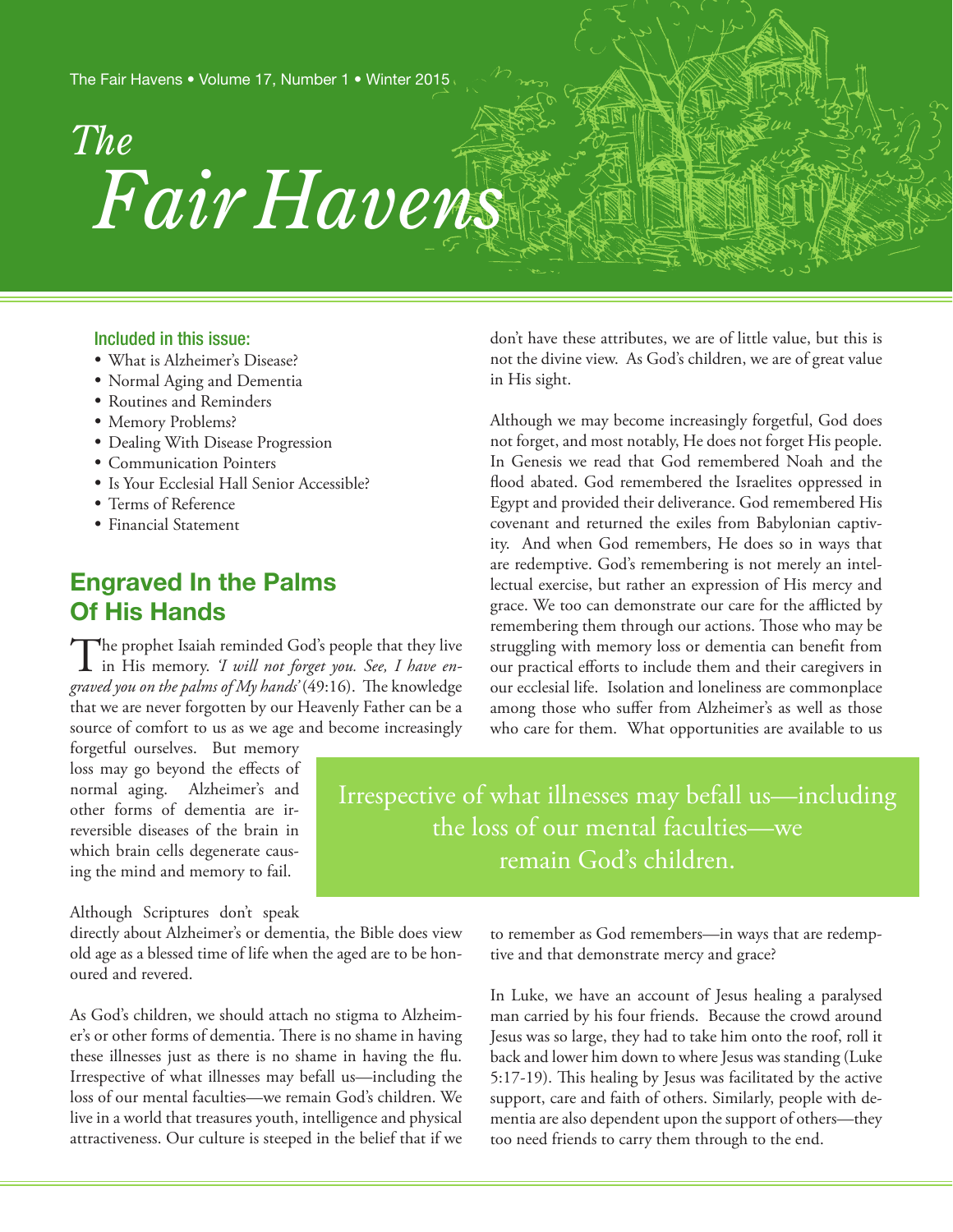Even though a person can become confused because of a failing memory, that person still has real needs and feelings. This is key to understanding the behavioral challenges that occur in people with dementia. As people lose their ability to communicate with words, they have more difficulty expressing their needs, whether physical, emotional or spiritual. The expression of these needs sometimes comes out in agitated behavior, wandering, crying, or aggression. Caregivers can lovingly serve those with Alzheimer's by trying to understand the underlying need that is prompting the behavior. Often, we only know or understand this in part. Yet even when we don't fully know what is in the heart and mind of the person with Alzheimer's, we can take comfort in knowing that there is One who fully knows us all. Ultithe apparent forgetting of the Lord himself. Paul reminded the Romans,

*For I am convinced that neither death nor life, neither angels nor demons, neither the present nor the future, nor any powers, neither height nor depth, nor anything else in all creation, will be able to separate us from the love of God that is in Christ Jesus our Lord.* (8:38-39)

We are called to extend respect and dignity to all of our brothers and sisters including those with Alzheimer's or other forms of dementia. As Jesus indicated in Matthew 25, the Lord sees our treatment of the marginalized as an extension of our treatment of him. Practical loving care can still be provided even if our ministrations aren't remembered

> afterwards, or if our name and identity remain clouded in a mental haze. Although much of the brain is progressively affected by dementia, one area that seems not to be affected is the sensory section of the brain that interprets hearing, taste, smell and touch. It is also the part that interprets facial expression and tone of voice. To the very end a person with dementia will be able to sense that he or she is treated with love and respect, being able to hear, see, taste and feel touch.

> In addition to the afflicted we can also remember the caregiver. Those caring for a spouse or parent may need our help as much as their suffering loved

ones need them. As we have opportunity let us remember to also care for the caregivers.

# mately, we have the promise that nothing can separate us from the great love of God in Christ—not the memory impairment, the confusion, the behavioral problems or even

**What is Alzheimer's Disease?**

A Izheimer's disease (AD) is the most common of a large<br>group of disorders known as 'dementias'. It is an irreversible disease of the brain in which brain cells degenerate causing thinking ability and memory to deteriorate. AD also affects behaviour, mood and emotions, as well as the ability to perform activities of daily living. It most often occurs in people over 65, but can affect some in their 40s and 50s. Alzheimer's disease remains incurable. However, medications, support and care early in the disease can help manage symptoms and improve quality of life. Each person may be affected differently. Simple tasks that had been done routinely for years may become more difficult,

or forgotten. Confusion and memory loss will be associated with both recent events and eventually with more distant events. Sometimes people lose their way, even when in familiar surroundings. A person may appear apathetic and lose interest in favourite hobbies. Behavioral changes may include repeating the same action or words, hiding possessions or even physical outbursts. The disease can also affect a person's physical coordination and mobility leading to a gradual physical decline. This can result in loss of independence and reliance upon others to perform day-to-day tasks such as feeding, bathing and getting dressed.

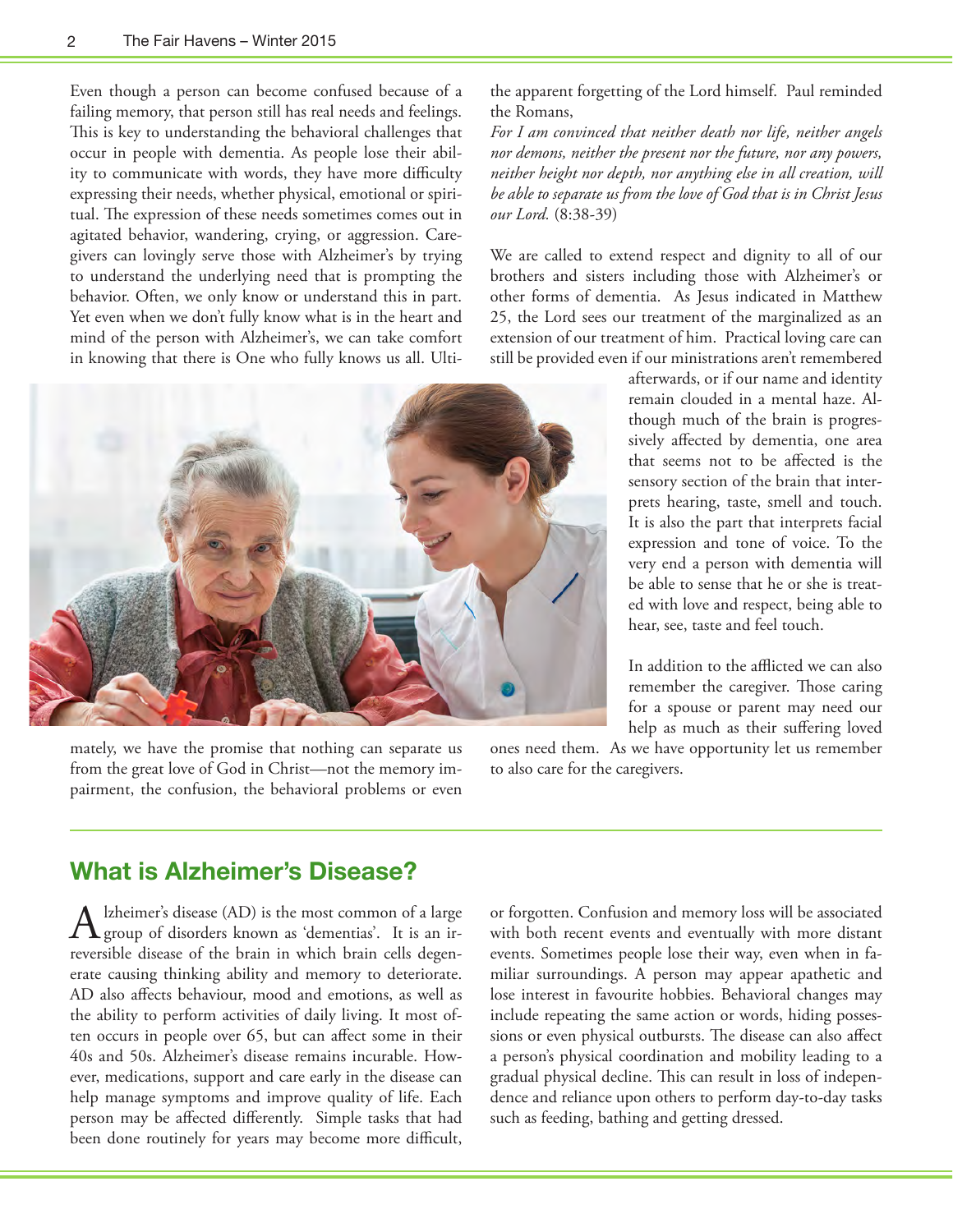Risk factors include advancing age, genetics, depression, strokes, high cholesterol, high blood pressure, stress, obesity and inadequate exercising of the brain. Talking to others about the disease can help the sufferer and others come to terms with the diagnosis. It can open the door for people to offer social and emotional support. If you or someone you know is diagnosed with the disease, you can continue to live a meaningful and active life for many years. Eating a heart-healthy diet, exercising regularly, staying socially connected and doing things that challenge your brain also help slow disease progression. Being open and talking about the disease can also help the person work through his or her emotions. If your loved one is overwhelmed with anxiety or depression, a physician may also recommend appropriate medication.

## **Normal Aging and Dementia**

A bout 40% of those over 65 experience some form of memory loss but this is often only a normal part of the aging process.<br>A Brain diseases like Alzheimer's and other dementias are different.

| <b>Normal Aging</b>                                                                         | <b>Dementia</b>                                                                        |
|---------------------------------------------------------------------------------------------|----------------------------------------------------------------------------------------|
| Not being able to remember details of a conversation<br>or event that took place a year ago | Not being able to recall details of recent events or<br>conversations                  |
| Not being able to remember the name of an<br>acquaintance                                   | Not recognizing or knowing the names of family members                                 |
| <b>Forgetting things and events occasionally</b>                                            | Forgetting things or events more frequently                                            |
| Occasionally have difficulty finding words                                                  | Frequent pauses and substitutions when finding words                                   |
| You are worried about your memory but your relatives<br>are not                             | Your relatives are worried about your memory, but you<br>are not aware of any problems |

### **Routines and Reminders**

Activities such as dressing, grooming, bathing and eating can form a pattern in daily living. Routines help the person with dementia know what to expect, and serve as a daily reminder to facilitate personal care. Doing these things on one's own can also bolster self-esteem.

People with Alzheimer's disease will eventually lose the ability to carry out these everyday routines and will depend on others to help. So it is important for them to do as much as they can for themselves, for as long as they can. This will support their dignity and confidence.

It will be easier if the caregiver continues the routines that have already been established earlier in life. If bathing in the morning had been the norm, then a morning bath should become the pattern. Carrying out the activities in much the same order each day will also help him to know what to expect.

Reminders will help, particularly during the earlier stages of the disease. These can be written notes on the fridge to remind him to eat, or signs on a cupboard to tell him its contents.

If he no longer understands words, try using colour cues or pictures. Cues such as a toothbrush on the counter will remind him to brush his teeth. Clothes laid out in the order they are to be put on will make it easier for him to get dressed. Regular reminders might be needed to get him to go to the bathroom.

If you are supporting someone with Alzheimer's disease, you may find it difficult to know how to help and how much to help. Sometimes he needs help but wants to look after personal care independently. This can be frustrating, especially when you know you could carry out the task more quickly, or help do the task more efficiently. Try to avoid the tempta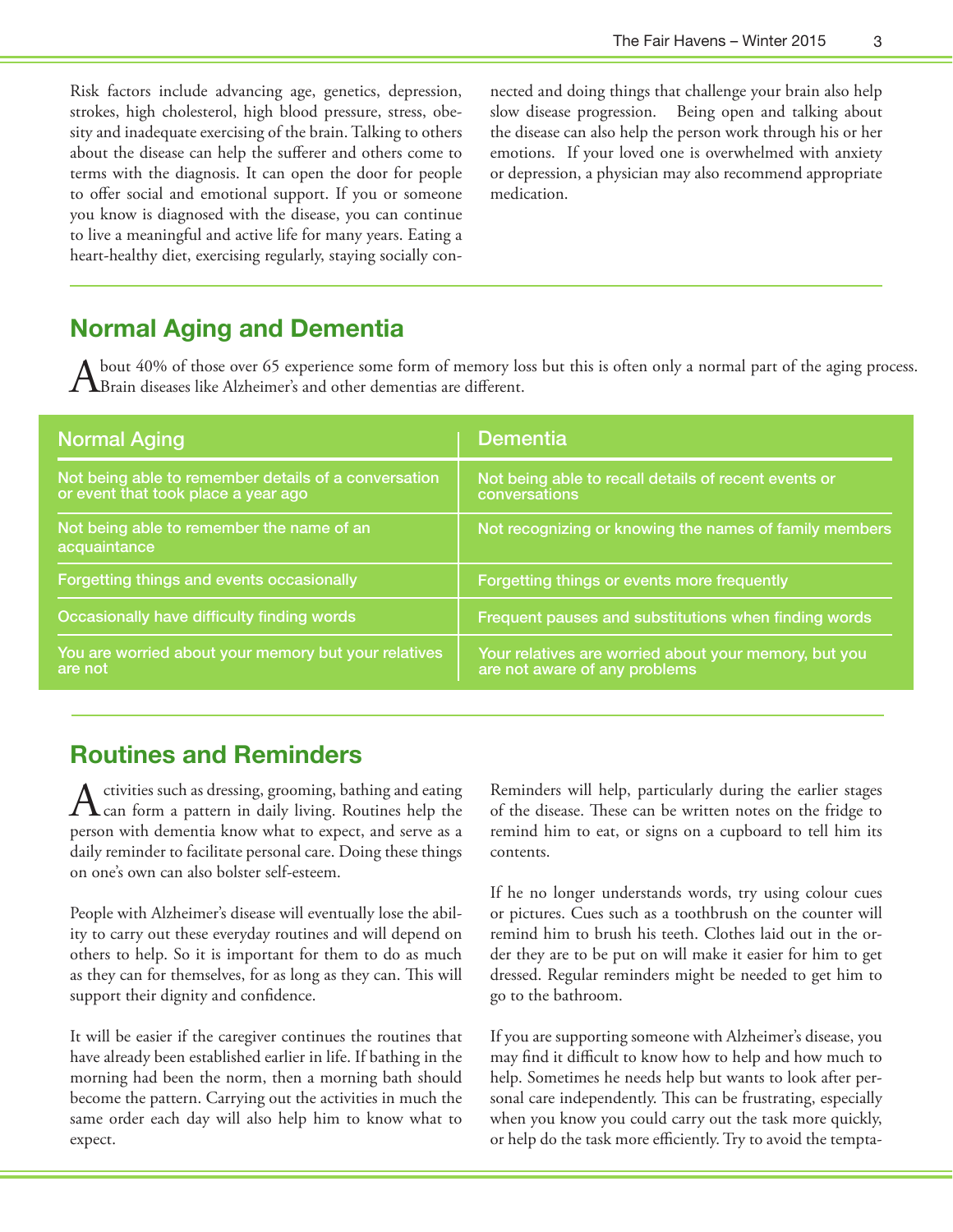tion to take over, even if he is really struggling. The loss of confidence could make it harder for him to keep trying. When you do offer help, try to do the task together, rather than doing it for him. This will help him to feel more in control and more involved. When talking through activities like this, try to focus on what he can do, rather than what is beyond his ability.

Keep in mind that it's hard for people with dementia to learn new ways of doing things, remembering steps involved in instructions, or staying focused for long on a task. Take things slowly, try to be patient, and take breaks. Be encouraging, and try to maintain your sense of humour.

# **Tips for making routines easier**

- Try breaking the task down into parts. For example, he may find it easier to dress himself if you put the clothes out for him in the order that he needs to put them on. Or you could pass him the next garment, holding it out ready to grasp at the right place.
- Even if he can't complete a full task, carrying out one or two steps of it—particularly the final step—can give him a sense of achievement.
- Make sure that any reminders or instructions are simple. Use short sentences, with gestures and body language to add meaning.
- Be tactful. Try to imagine that you are the person receiving help, and speak in a way that you would find helpful if you were in his position.
- Try doing things together, such as folding clothes or drying dishes.
- If there are activities you do regularly, try integrating them into the daily routine.
- Make sure he doesn't feel he is being supervised or criticized in any way. This means checking your tone of voice as well as your vocabulary.
- When the dementia becomes more advanced, try pointing, demonstrating, or guiding an action rather than giving verbal direction. For example, he may be able to brush his own teeth if you hand him the brush and start by gently guiding his hand. Try using your voice to make reassuring and encouraging sounds rather than using actual words.

# **Strategies to Manage Behavioral Changes**

Changes in the personality of the person with Alzheimer's can be a significant cause of distress for both the one  $\blacktriangleright$  exhibiting the behaviours and the caregiver.

| <b>The Behaviour</b>                                                                    | <b>The Strategies</b>                                                                                                                                                                                                                                                                                                                                                |
|-----------------------------------------------------------------------------------------|----------------------------------------------------------------------------------------------------------------------------------------------------------------------------------------------------------------------------------------------------------------------------------------------------------------------------------------------------------------------|
| <b>Wandering</b><br>Walks away from home unattended with<br>the risk of becoming lost   | Reassure the person and distract him with another activity.<br>$\bullet$<br>Move locks on the outside doors out of reach.<br>$\bullet$ .<br>Disguise doors with paint or wallpaper.<br>$\bullet$<br>Ensure regular walks and exercise.<br>$\bullet$ .<br>Put reminders (i.e., coat, hat) out of sight and reach.<br>$\bullet$ .<br>Inform neighbours.<br>$\bullet$ . |
| <b>Restlessness</b><br>Paces nervously, drums fingers, etc. for<br>long periods of time | Distract the person -- find a meaningful activity.<br>$\bullet$<br>Calm him with music or touch.<br>$\bullet$<br>Consider pacing as a form of exercise (make sure there is<br>$\bullet$ .<br>a clear path).<br>Look for a pattern and arrange your schedule to be with<br>$\bullet$ .<br>him at that time.                                                           |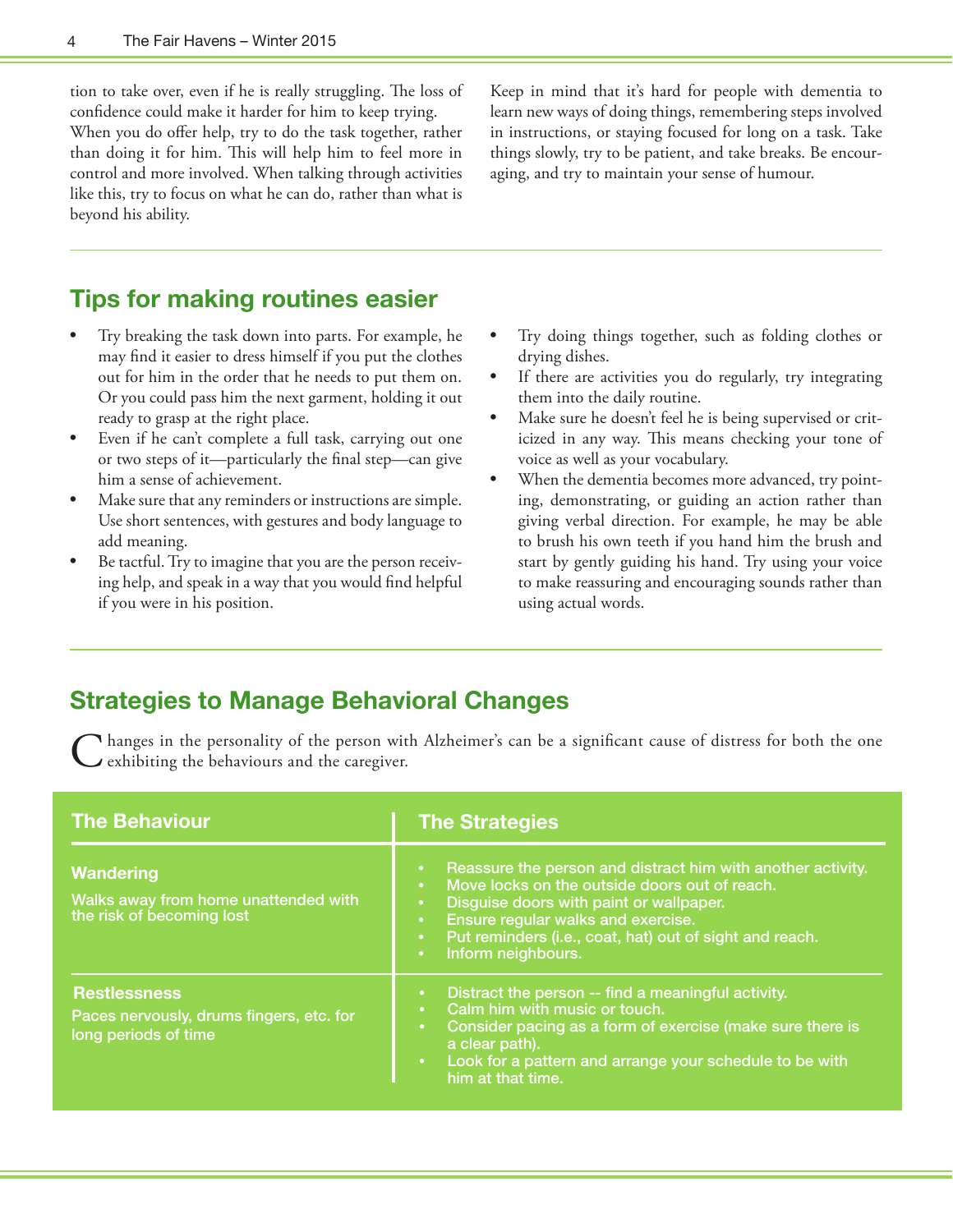| <b>Repeated actions</b><br>Repeats words or actions over and over<br>and over again                                   | If the behaviour is harmless, do nothing.<br>$\bullet$ .<br>Distract him with simple activities (i.e., folding laundry,<br>$\bullet$<br>polishing the furniture, shoes, etc.)<br>Change the subject.<br>$\bullet$<br>Stay calm.<br>$\bullet$                                                                    |
|-----------------------------------------------------------------------------------------------------------------------|-----------------------------------------------------------------------------------------------------------------------------------------------------------------------------------------------------------------------------------------------------------------------------------------------------------------|
| <b>Suspicion</b><br>Thinks others are trying to hurt him<br>Accuses others of stealing possessions                    | Provide comfort.<br>$\bullet$ .<br>Don't argue or try to reason with him.<br>$\bullet$<br>Don't take accusations personally.<br>$\bullet$ .<br>Distract with another activity.<br>$\bullet$                                                                                                                     |
| <b>Sexual behaviour</b><br>Removing clothes/exposing himself<br>Physical and verbal advances towards<br><b>others</b> | Don't judge or scold.<br>$\bullet$<br>Provide affection.<br>$\bullet$ .<br>Look for unrelated needs (Does he need to use the toilet?<br>$\bullet$<br>Is he lonely or bored? Is he too hot or cold?)<br>Distract with other activities.<br>$\bullet$<br>Stay calm.<br>$\bullet$<br>Provide privacy.<br>$\bullet$ |
| <b>Aggression</b><br>Physical and emotional outbursts (i.e.,<br>shouting, hitting)                                    | Be calm and reassuring.<br>$\bullet$<br>Look for an immediate cause.<br>$\bullet$<br>Give him space to cool down.<br>$\bullet$<br>Distract him.<br>$\bullet$<br>If your safety is threatened, leave.<br>$\bullet$                                                                                               |

# **Memory Problems?**

earning about the experiences of people living with Alzheimer's disease can be helpful to those who support them. The following are some suggestions from people with the disease from *Memory Problems*? written by the Early Stage Support Groups in the North/Central Okanagan Region of the Alzheimer Society of B.C.

- Please don't correct me. I know better—the information just isn't available to me at that moment.
- • Remember, my feelings are intact and get hurt easily.
- • I usually know when the wrong word comes out and I'm as surprised as you are.
- • I need people to speak a little slower on the telephone.
- • Try to ignore off-hand remarks that I wouldn't have made in the past. If you focus on it, it won't prevent it from happening again. It just makes me feel worse.
- I may say something that is real to me but may not be factual. I am not lying, even if the information is not correct. Don't argue; it won't solve anything.
- If I put my clothes on the chair or the floor, it may be because I can't find them in the closet.
- • If you can tell that I am having trouble, please don't draw attention to it. Try to carefully help me

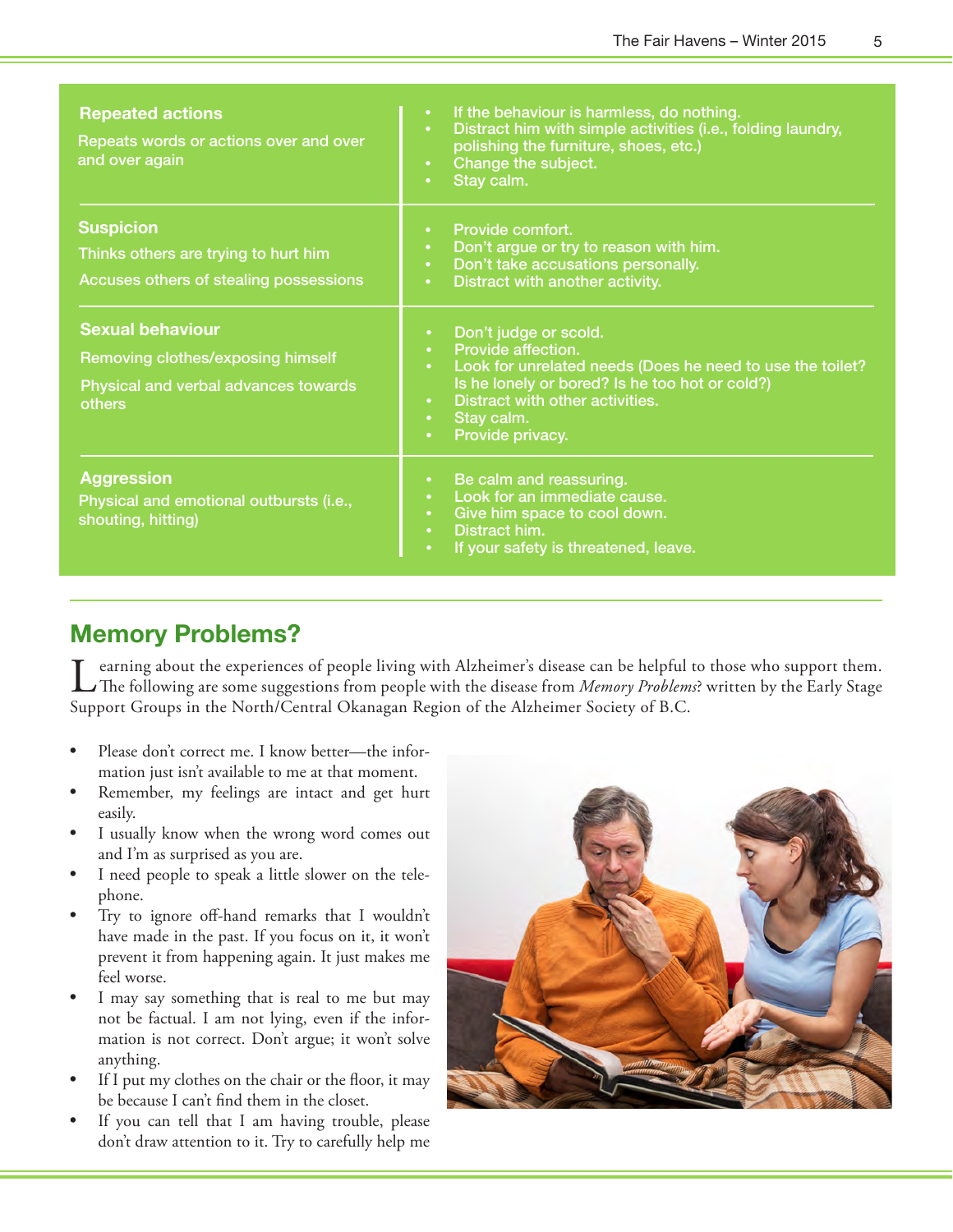through it so nobody else will be aware of the problem.

- At a large gathering, please keep an eye on me because I can get lost easily! But please don't shadow my every move. Use gentle respect to guide me.
- Sometimes I sense that you think I am faking these problems. What you don't see is my terrible confusion and my hurt knowing how you feel.
- I don't mean to frustrate you. I know you get impatient and tired of telling me things three times in a row. Please be patient.
- Ask me what I think or want. Don't assume that you know. Believe I still love you, even if I am having trouble showing it.

### **Dealing With The Challenges of Disease Progression**

 $A<sub>s</sub>$  the disease progresses, it brings with it more challeng-<br>es, but you can help make life easier for the loved one with middle-stage Alzheimer's disease.

**As cognitive abilities** wane, memory problems become more pronounced. The person may not be able to remember their address or phone number. He may not be able to recall recent events. There may be difficulty identifying family and friends. He may lose things, or take the belongings of others. The ability to concentrate becomes diminished and the person may become increasingly confused and unable to organize thoughts. There is also an increasing sense of disorientation with respect to time and place. Communication

skills wane and there is greater difficulty understanding and expressing written or verbal language.

Various strategies can be employed to assist the one with declining memory. Use reminders and cues such as pictures

or notes. Offer information if he's struggling, such as identifying yourself and the purpose of your visit. Maintain eye contact while talking and limit distractions such as the radio or television. Speak slowing and clearly, and use simple

...remember that all behaviour is a form of communication. It can be helpful if you are able to understand what the sufferer is trying to express, whether it be fear, discomfort or frustration.

> language. Use physical gestures to reinforce your meaning. Limit choices to one or two. Remember that your loved one is not intentionally trying to be difficult.

**Moods and emotions** may become increasingly less stable.



Mood shifts may include anxiety and agitation, suspicion, sadness, depression, frustration, anger and hostility. There may also be a pervading sense of loss or insecurity.

To deal with these shifting moods and emotions try to identify, acknowledge and deal with these feelings, which might otherwise be missed if you focus only on what is said. Employ activities that support his independence and concentrate on what he can still do. Encourage a healthy lifestyle—physical activity, healthy eating and meaningful activities. Avoid disagreements, arguments and attempts to convince him that what he believes is inaccurate or untrue. Provide reassurance and comfort. Often trying to remember the past can be a helpful strategy.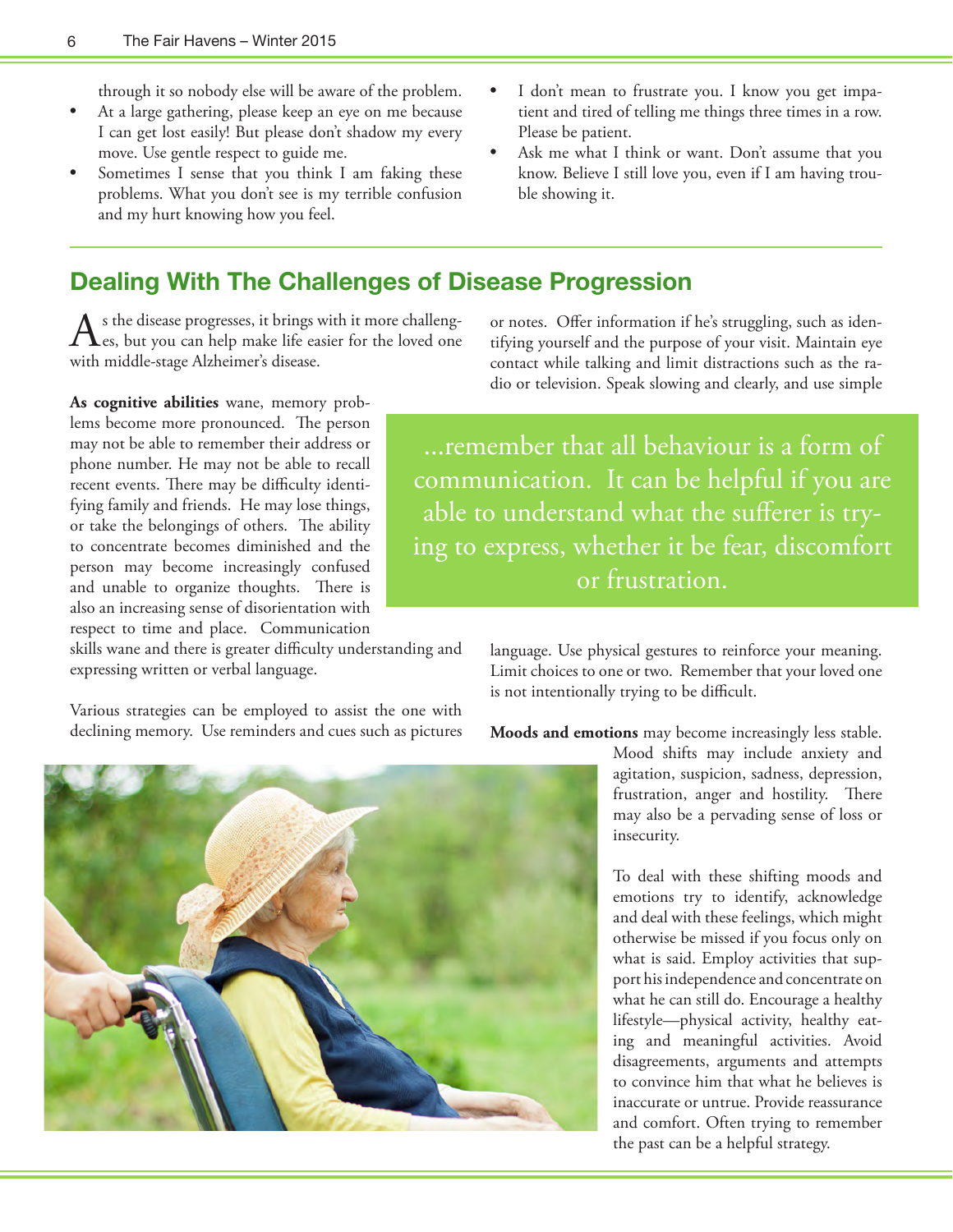ties including dressing, eating, bathing and using the toilet. Changes may develop in both appetite and sleep patterns. Spatial problems can also affect movement and co-ordina-

Try to accommodate these declining abilities by keeping things simple—clothes that are easy to put on and simple

**Behaviours** will also become more unpredictable with the progression of the disease. These changes may be characterized by increased apprehension, or withdrawal, restlessness such as pacing or wandering, and repetitive questions or actions. Your parent or spouse may also suffer from delusions—believing things that aren't true, hallucinations hearing, seeing or feeling things that aren't there, or unin-

hibited behaviour that may be either inappropriate or aggressive.

In responding to these behavioural changes, remember that all behaviour is a form of communication. It can be helpful if you are able to understand what the sufferer is trying to express, whether it be fear, discomfort or frustration. Watch for behaviours that may have an underlying physical basis such as a urinary tract infection or the flu. Try to identify and avoid situations that trigger uncomfortable reactions—excessive noise, crowds or perhaps too

tion.

many expectations. Offer choices. Try gentle persuasion. Remain calm, and either distract to a more pleasant topic or location. Consider a program such as Medic Alert's 'Safely Home', and employ strategies to discourage wandering. A physician may recommend medication to help manage adverse behaviours.

**Physical abilities** will also decline with advancing disease. Increasingly, additional help will be needed for daily activihairstyles. Adapt activities to suit the abilities that remain. Identify and remove potential dangers in the home. These would include rugs and hall furniture that might be tripped over. Consider installing grab bars or railings in the washroom and bathtub. Speak with an occupational therapist for advice on routines, activities and ways to make the home as safe and accommodating as possible. Homecare support can also assist in the management of your loved one.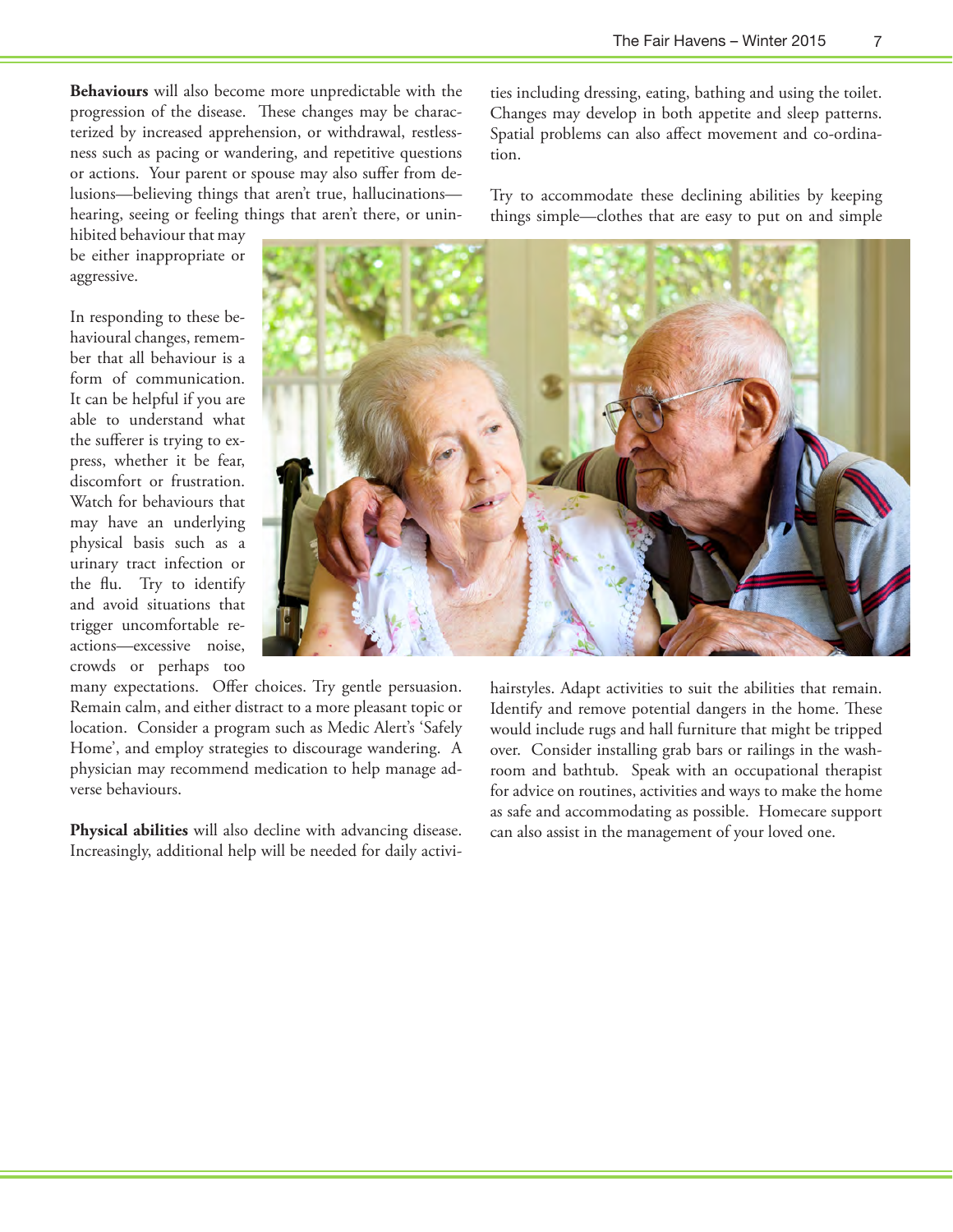# **Communication Pointers**

Dementia affects how people express themselves and un-derstand what is being communicated to them. For the person with dementia, maintaining relationships can be a complex process, especially when verbal communication is affected. The following changes are common:

- Difficulty finding a word
- Creating new words for ones that are forgotten
- Repeating a word or phrase
- Difficulty organizing words into logical sentences
- Cursing or using other offensive language
- Reverting to the language that was first learned
- Talking less than usual

You may find that the person with dementia has good days and bad days. This can depend on the quality and amount of sleep, stress levels and other medical conditions.

How can we best address these communication challenges that face the patient with Alzheimer's or other dementias? Respectful, sensitive, ongoing communication is the key to positive relationships. Here are ways to help you and the person with dementia understand each other better:

Learn about dementia, its progression, and how it **affects individuals.** As abilities change, you can learn to interpret the person's messages by paying attention to both verbal and non-verbal cues.

- **• Believe that communication is possible at all stages of dementia.** What a person says or does and how a person behaves has meaning. Never lose sight of the person and what they are trying to tell you.
- Focus on the person's abilities and skills. If the person's speech has become hard to understand, using what you know about them and what you are feeling can help you interpret what they might be trying to say. Consider alternate ways of expression through art, music or other activities to maintain and enhance communication.
- **Reassure and be positive.** Use familiar things to create a sense of comfort and reassurance and encourage the person to communicate in ways that work for them. Laughter and humour are positive tools to help you get through difficult times.
- **• Meet the person where they are and accept their new**  reality. If the person's perception of reality becomes confused, try to find creative ways around the situation rather than reacting negatively. Avoid contradicting the person or trying to convince them that what they believe is untrue or inaccurate.

Difficulties with communication can be discouraging for both the person with dementia and his family, so consider creative ways to understand and connect with each other. These strategies can be successful if we view people with dementia first and foremost as individuals, with unique attributes, personal values and history.

### **Resources**

Alzheimer Society (Canada) The Alzheimer Society has many informative brochures, booklets and videos. www.alzheimer.ca

Canadian Caregiver Coalition—www.ccc-ccan.ca

The Alzheimer's Store—This online store sells many helpful Alzheimer related items—www.alzstore.com

Canadian Medic Alert Foundation--www.medicalert.ca/safely-home

Alzheimer's: A Caregiver's Guide and Sourcebook by Howard Gruetzner available from Amazon.com

The 36-Hour Day: A Family Guide to Alzheimer's Disease, Related Dementing Illnesses and Memory Loss in Later Life by Nancy Mace & Peter Rabins available from Amazon. Com.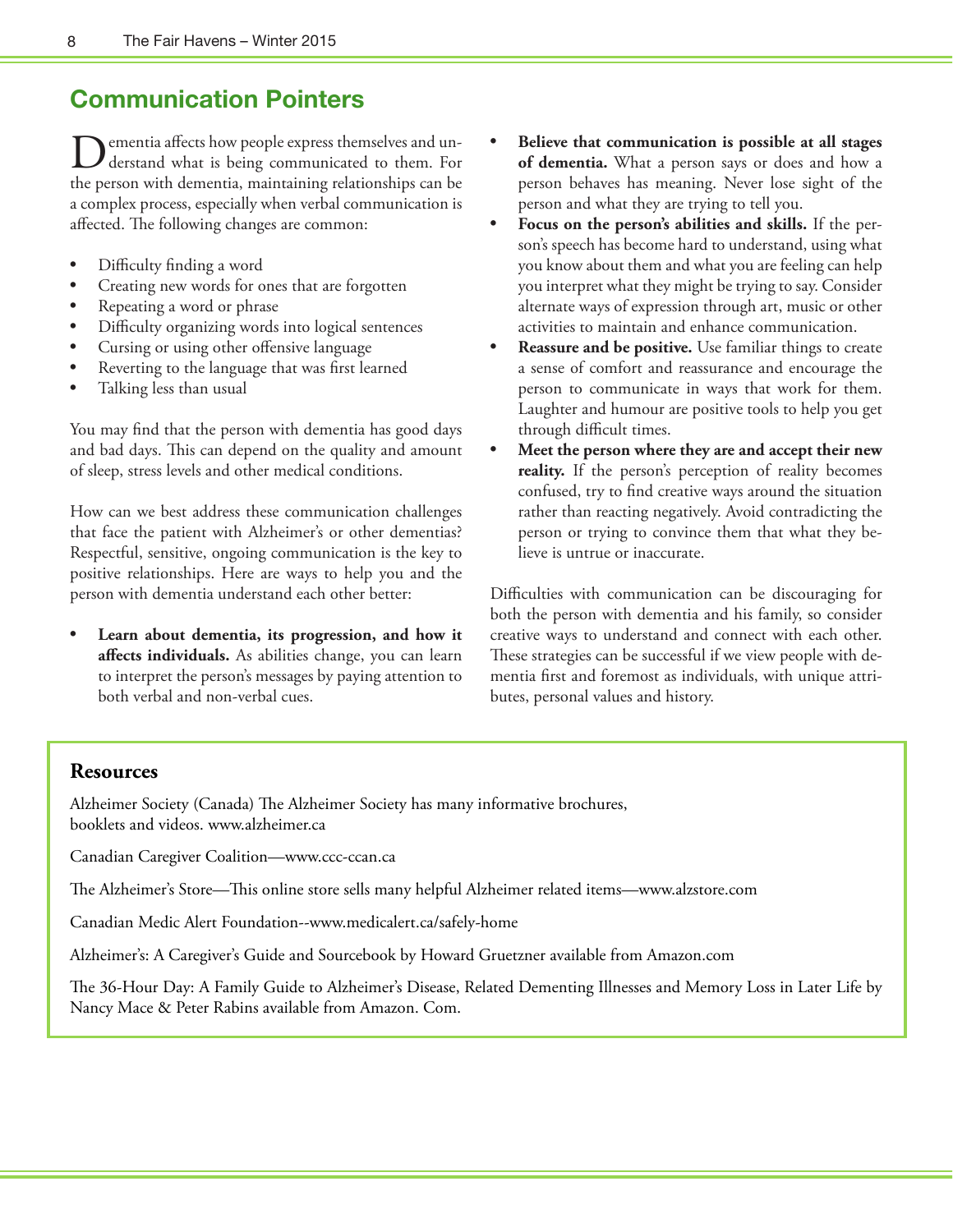# **Is Your Ecclesial Hall Senior Accessible?**

Managing the stairs at meeting can become increasingly more difficult for our senior members. If you ecclesia owns its own building, you may wish to consider making your hall more senior accessible with the use of an access ramp, chair lift or elevator. A main floor washroom can also be a beneficial addition on a Sunday morning. To assist you in funding your renovation, the Fairhaven Foundation has adopted a new guideline regarding building alterations to improve accessibility for seniors. Grants of 50% of the cost of the renovation up to a maximum of \$5,000 will be considered upon application to the Foundation subject to annual limits of funds available. Two past projects in which the Foundation has been a funding partner are pictured below.



Main floor washroom at the Hamilton Greenaway Ecclesial hall



Stair lift at the Toronto West Ecclesial hall